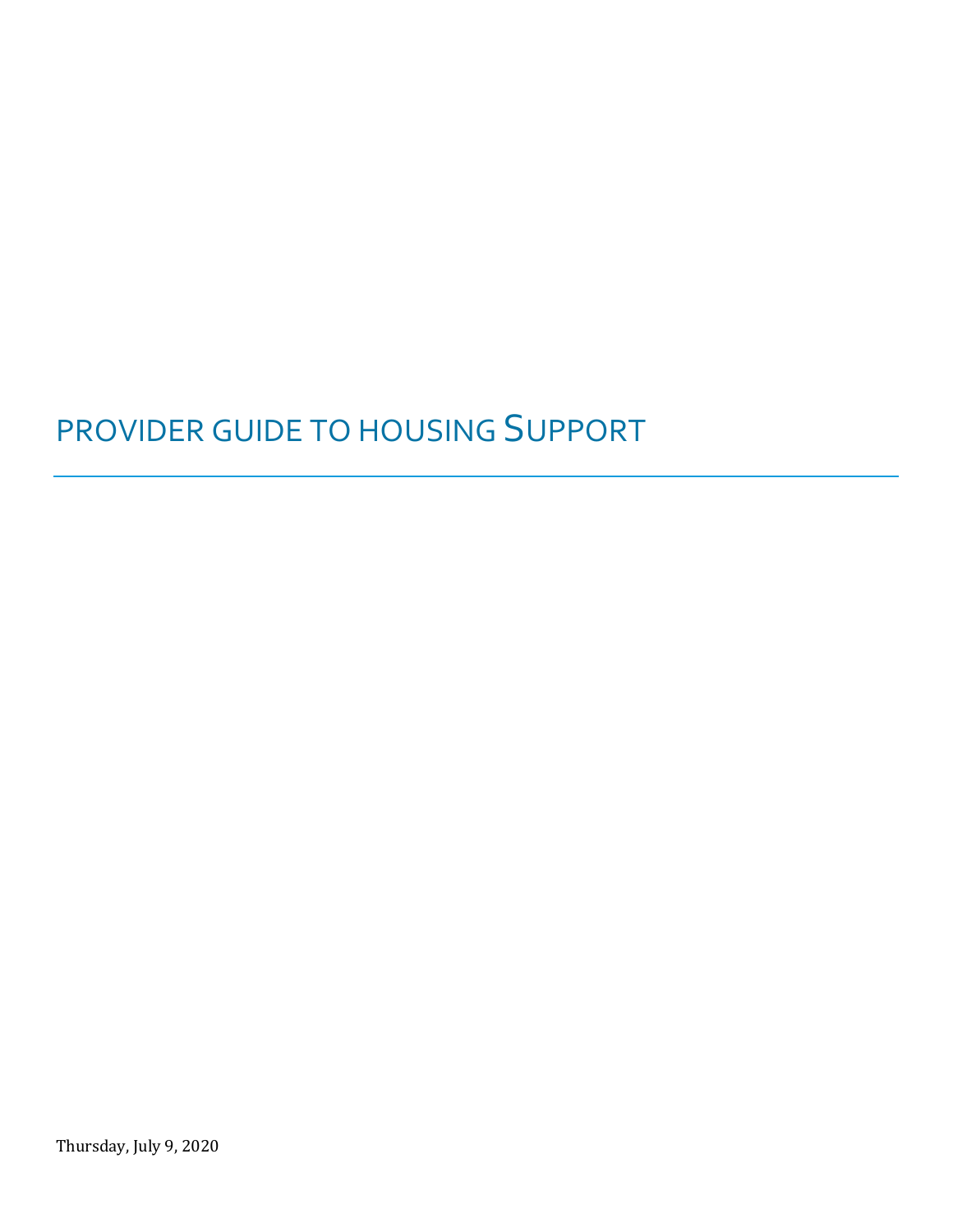This information was compiled members of the River Valleys Continuum of Care (CoC).

River Valleys CoC is a coalition dedicated to preventing and ending homelessness in southern Minnesota by coordinating services and maximizing resources. For more information about this group visit, wwwthreeriverscap.org/continuum-of-care.

A direct link to the document is [https://www.threeriverscap.org/continuum-of-care/resources-for-state-program](https://www.threeriverscap.org/continuum-of-care/resources-for-state-program-grantees)[grantees.](https://www.threeriverscap.org/continuum-of-care/resources-for-state-program-grantees)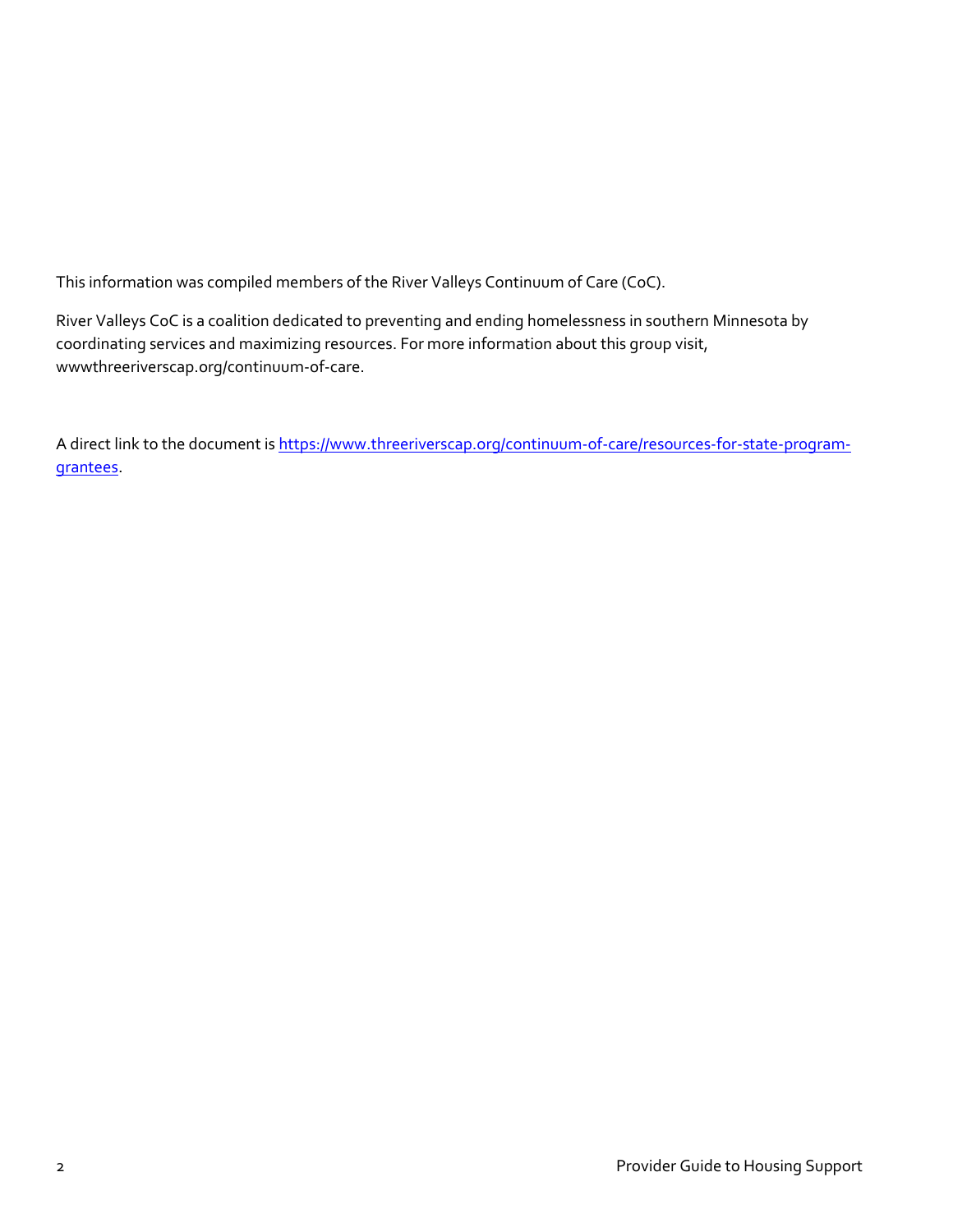# INDEX

| <b>INTRODUCTION</b>                                       | 4  |
|-----------------------------------------------------------|----|
| <b>HOUSING SUPPORT RATES</b>                              | 5  |
| <b>HOUSING SUPPORT RATE</b>                               |    |
| SUPPLEMENTAL SERVICE RATE                                 |    |
| <b>DIFFICULTY OF CARE</b>                                 |    |
| <b>HOUSING SUPPORT BENEFIT PAYMENT STRUCTURE</b>          |    |
| <b>GUIDELINES FOR ALL HOUSING SUPPORT PROGRAMS</b>        | 6  |
| PROGRAM REQUIREMENTS                                      |    |
| <b>INDIVIDUAL ELIGIBILITY</b>                             |    |
| <b>HOUSING SUPPORT SETTINGS</b>                           | 8  |
| <b>ADULT FOSTER CARE (AFC)</b>                            |    |
| <b>HOUSING WITH SERVICE ESTABLISHMENTS</b>                |    |
| BOARD AND LODGE                                           |    |
| <b>LONG TERM HOMELESS PROGRAMS</b>                        |    |
| ESTABLISHING A NEW HOUSING SUPPORT AGREEMENT              | 12 |
| ADULT FOSTER CARE AND HOUSING WITH SERVICE ESTABLISHMENTS |    |
| <b>BOARD AND LODGE</b>                                    |    |
| <b>LONG TERM HOMELESS PROGRAMS</b>                        |    |
| <b>RENEWING HOUSING SUPPORT AGREEMENTS</b>                | 14 |
| ADULT FOSTER CARE AND HOUSING WITH SERVICE ESTABLISHMENTS |    |
| BOARD AND LODGE                                           |    |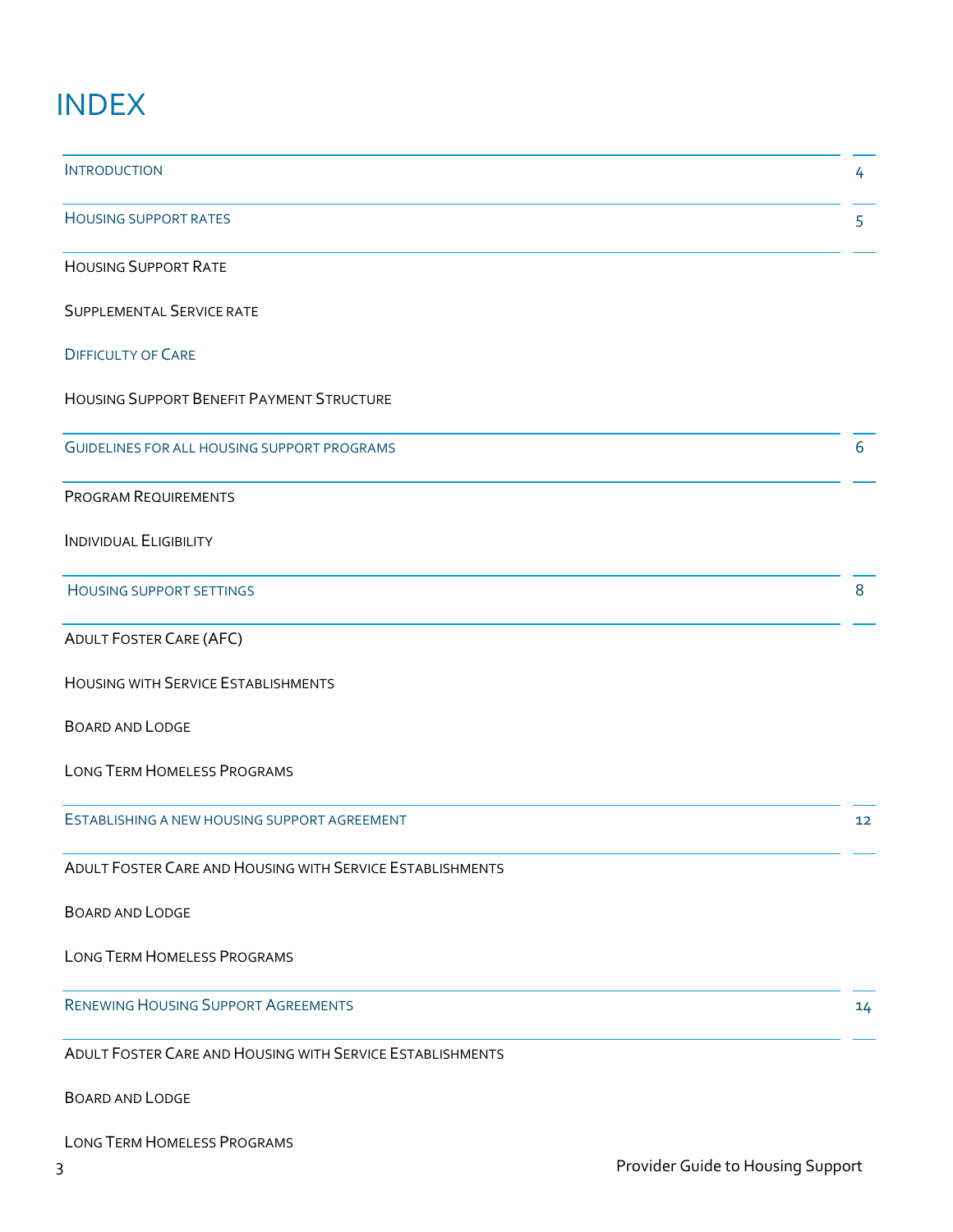| <b>TENANCY AND LANDLORD RIGHTS</b>          | 16 |
|---------------------------------------------|----|
| HOUSING SUPPORT- FREQUENTLY ASKED QUESTIONS | 17 |
| PARTICIPATE BENEFITS AND RESOURCES/CONTACTS | 19 |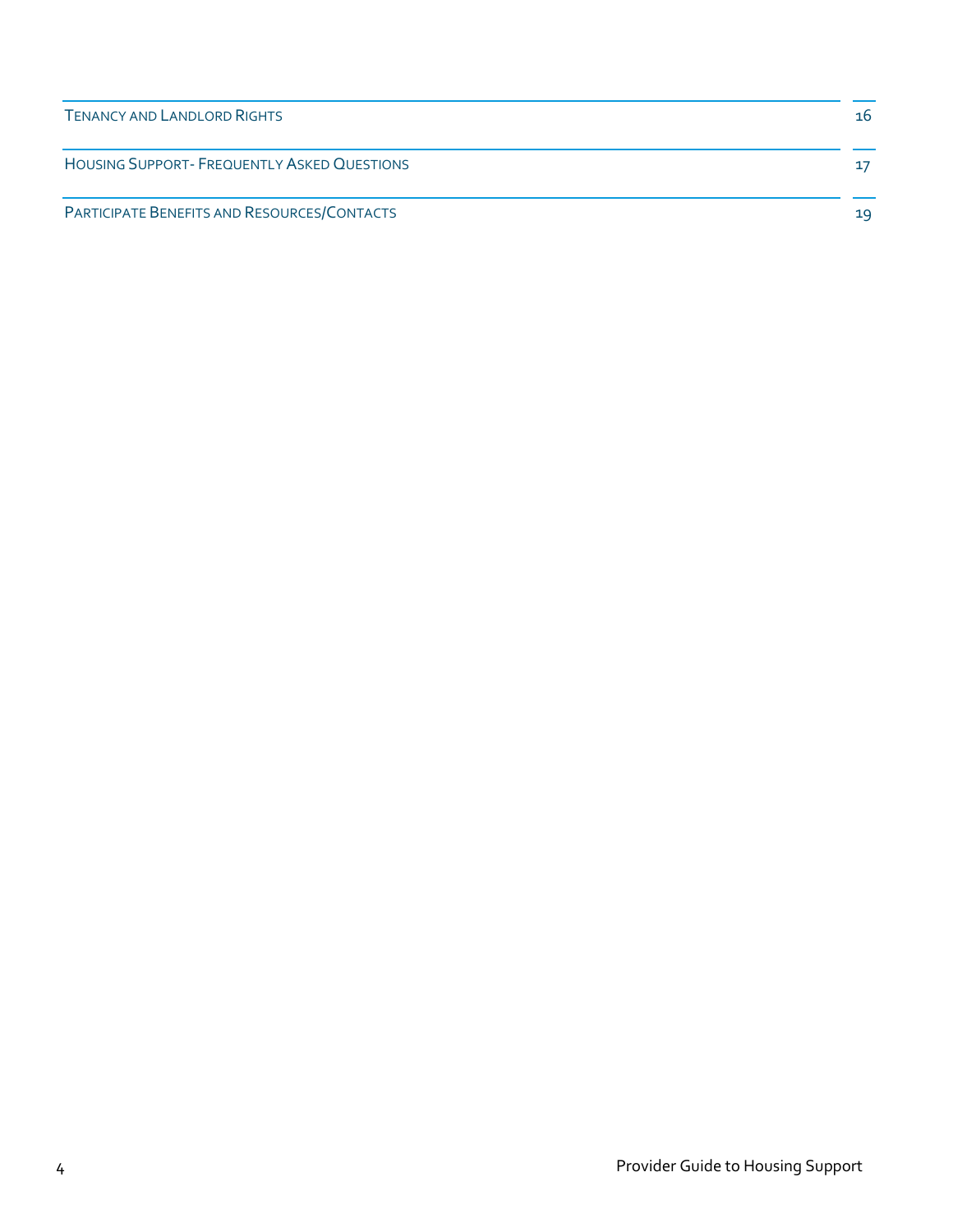# Minnesota Housing Support Program

### **INTRODUCTION**

Housing Support is a state-funded program that provides a monthly income supplement to pay for room and board for seniors and adults with disabilities who have low income. The program aims to prevent or reduce homelessness and institutionalization. The amount of a Housing Support payment is based on a federal and state standard of what an individual would need, at a minimum, to live in the community. In some cases, Housing Support may pay a supplemental amount to the basic rate. Licensed or registered settings that can qualify for a Housing Support Agreement can include adult foster care homes, boarding and lodging, supervised living settings, non-certified boarding care homes, housing with additional services establishments and other assisted living, and long-term homeless supportive housing.

County Human Service Departments are responsible for the evaluation of all Housing Support Agreements. Providers will also work with the financial assistance department, to facilitate the payments for eligible Housing Support participants. Depending on the type of setting, providers will need to secure all needed State of Minnesota (Department of Human Services and Department of Health) licensing/registrations prior to the approval of a Housing Support Agreement. The providers will also need to secure all needed licensing, variances and inspection certifications required by the local city/township where the facility is located.

This guide is for existing Housing Support providers and providers who are interested in pursuing Housing Support funding. Within the guide you will find the steps necessary to obtain a Housing Support agreement and expectations that come along with the Housing Support agreement.

Before the funds may be used, the participant, the living situation, & provider must meet statutory eligibility requirements.

- Provider eligibility for Housing Support funding is determined by the county.
- Participant eligibility is determined by county financial assistance department and is based on income, assets and disability.

**Completing an application is not a guarantee the vendor/provider will be approved for a Housing Support Agreement. No payments are issued until there is a signed agreement. Funding for eligible individuals can only begin as of the date the Housing Support Agreement is executed.** 

For more information visit the Housing Support section of th[e DHS website](https://mn.gov/dhs/people-we-serve/people-with-disabilities/economic-assistance/housing/programs-and-services/grh-housing.jsp) and the Minnesota Revisor website for [Housing Support State Statute.](https://www.revisor.mn.gov/statutes/?id=256i)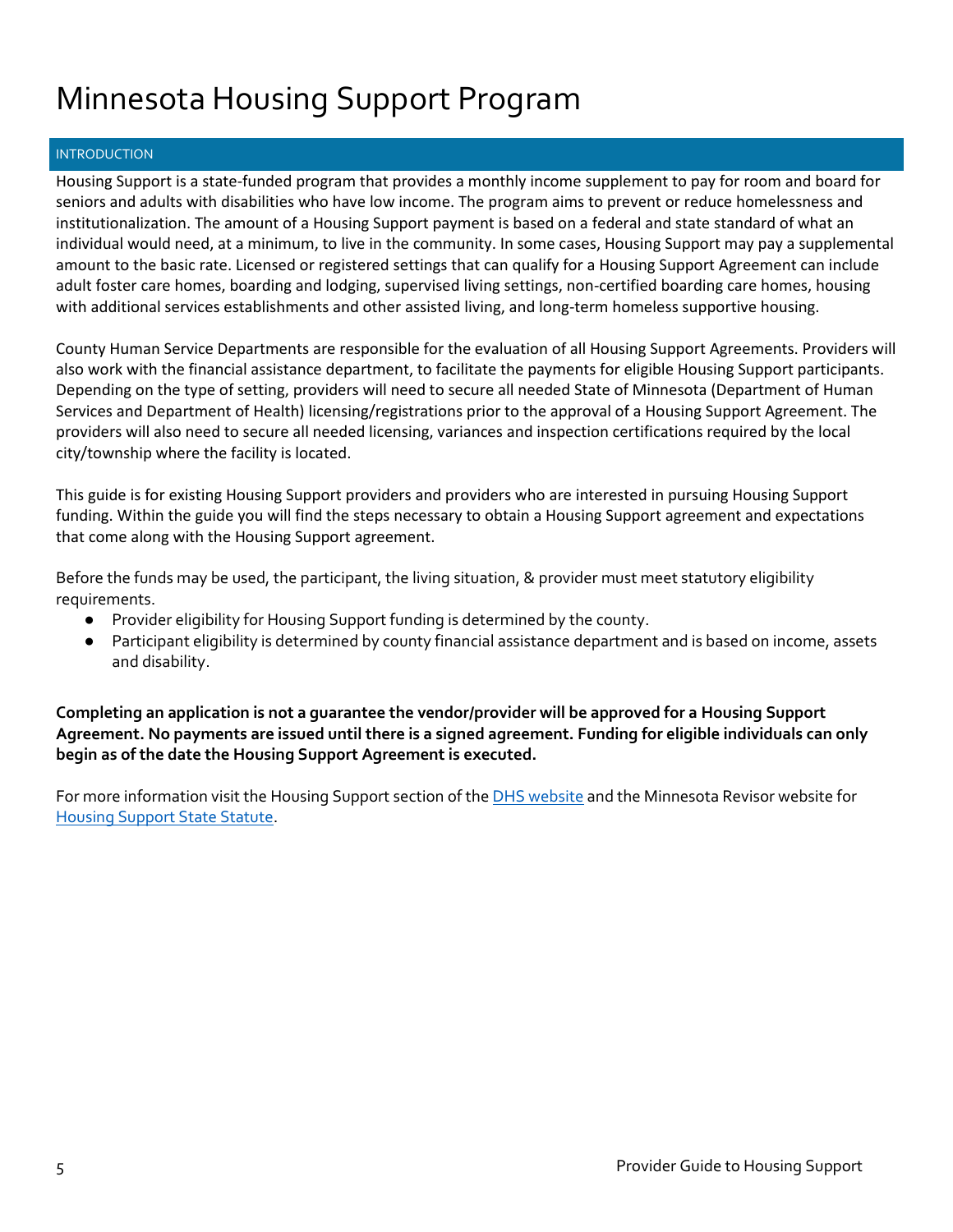### HOUSING SUPPORT RATES

The following provides information on Housing Support rates and how they are identified in the Minnesota Department of Human Services payment and information systems. Housing Support is a payment directly to the provider of housing on behalf of the eligible person.

### *Housing Support Rate:*

Effective July 1, 2020, this base rate is \$934 per month. It is automatically adjusted each year based on changes made in the Federal Benefit Rate (FBR) of the Supplemental Security Income (SSI) program and changes in the value of food support for an individual.

To receive a Housing Support payment, a person must meet certain eligibility requirements. Counties administer the Housing Support program for the state and are responsible for determining eligibility.

- Must be 18 and older and disabled/have a disabling condition or be age 65+
- Must meet basis of eligibility for General Assistance (GA) or Social Security Insurance (SSI)
- A Professional Statement of Need -(PSN) may be used to verify the basis of eligibility for clients not receiving Social Security Benefits
- Countable income: must be less than the maximum benefit.
	- earned income must be reported every 6 months.
- Countable assets: must be within the asset limit for the program.
	- \$10,000 except for SSI recipients which are lower (follow SSI rules in those cases)
- Transitioning from Residential Treatment (new July 1, 2020 see the FAQ section for more information)

Individuals must apply for Housing Support, typically through a Combined Application Form (CAF), applymn.org, or Change Report Form (DHS-2402) if a person is open on cash assistance program already.

### *Supplemental Service rate*

Th[e Supplemental Service](https://www.dhs.state.mn.us/main/idcplg?IdcService=GET_DYNAMIC_CONVERSION&RevisionSelectionMethod=LatestReleased&dDocName=DHS-289228#:~:text=The%20Minnesota%20Legislature%20establishes%20the,the%20current%20rate%20is%20%24482.84.) rate can only be paid in specific types of settings:

- Board and lodging
- Board and lodging with special services
- Non-certified boarding care home
- Supervised living facility
- Registered as housing with services
- Tribe certified
- Community long-term homeless supportive housing
- Registered as housing with services
- Tribe certified

New board and lodge with special services beds cannot be added to the system unless a facility closes, and a replacement is developed with an equivalent number of beds.

The Housing Support Supplemental Service Rate was established by the Minnesota Legislature in 1993. Beginning in 2000, Cost of Living Adjustments and reductions have been applied to this rate. Effective July 1, 2019 the Supplemental Service Rate is \$482.84. Counties negotiate the Supplemental Service Rate with providers and cannot exceed the maximum unless the county agrees to pay the amount over the maximum with county funds, or the Legislature has specifically authorized a higher rate for a facility. These facilities typically serve clients who are mentally ill or chemically dependent and are not eligible for a Medical Assistance waiver.

# *Difficulty of Care*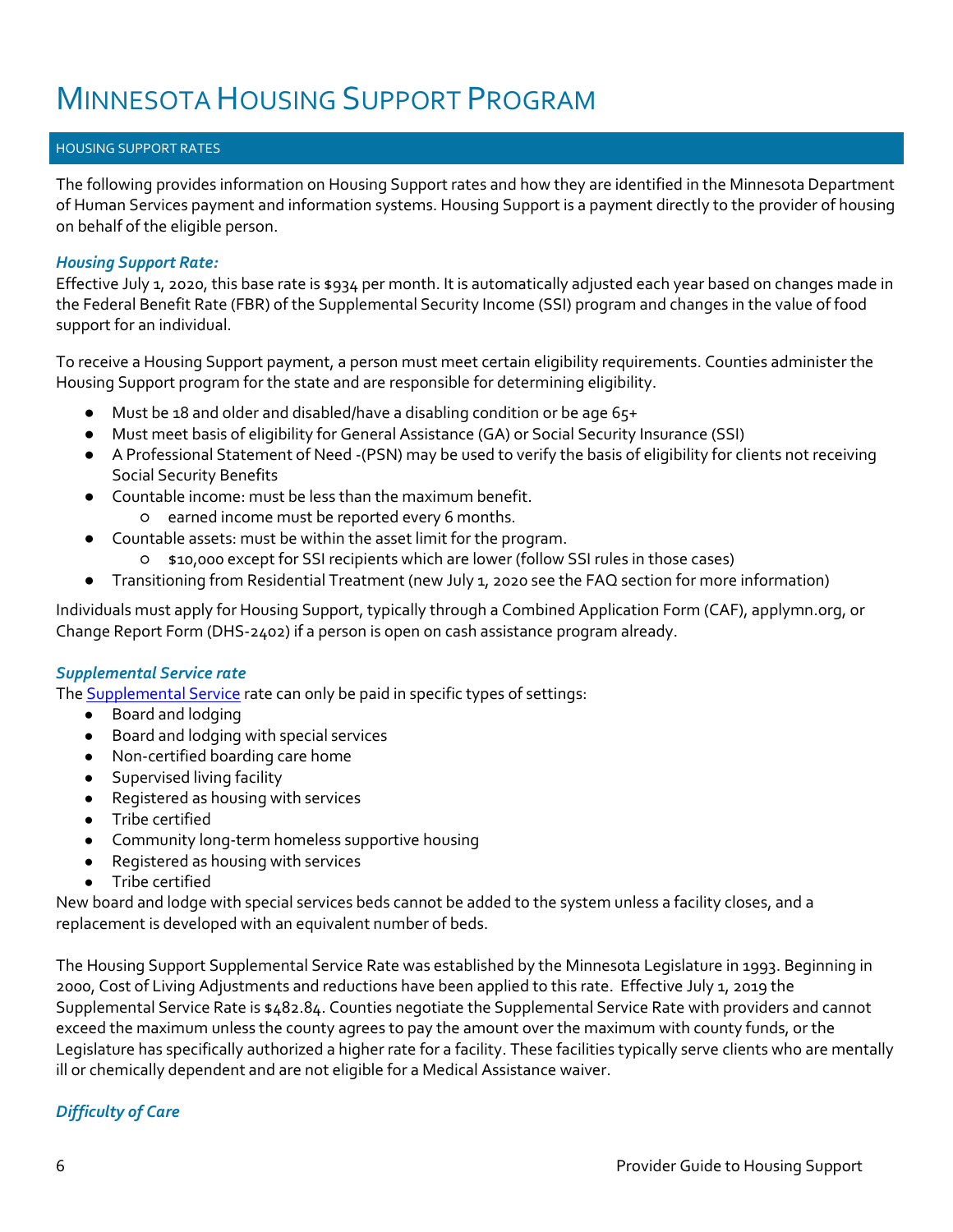The maximum payment for the Difficulty of Care (DOC) equals the maximum standard for the Supplemental Service Rate.

# *Housing Support Benefit Payment Structure*

Housing Support benefits are paid directly to the Housing Support provider by the county that services the individual's case. Payments may be paid in two ways:

- Pre-payments: this type of payment would be issued at the beginning of the month for individuals eligible for Housing Support. The majority of Housing Support providers receive this type of payment.
- **Post-payments**: this type of payment is issued at the end of the month for individuals eligible for Housing Support.
	- o Post payments must be issued when an individual's placement in a Housing Support setting is expected to last 30 days or less.

# MINNESOTA HOUSING SUPPORT PROGRAM

### GUIDELINES FOR ALL HOUSING SUPPORT PROGRAMS

Although each Housing Support program is unique, they all share some common components.

### *Program Requirements*

- The "Housing Support Rate" or the "Housing Rate" will be used for shelter, fuel, food, utilities, household supplies, and other costs necessary to provide room and board. Examples of these expenses may include: toilet paper, bed linens, shampoo, toothpaste, garbage bags, etc.
- In a group setting a portion of the "Housing Rate" must be spent each month on food for each participant. The amount required may or may not change each year on July 1. This amount is based on determinations of the Federal Food Support Programs (SNAP). The provider must inform individuals they are eligible for SNAP upon discharge from the Housing Support facility and/or program. *Providers may be required to provide documentation to prove food purchased meets SNAP requirements.*
- A provider must maintain all necessary licenses through the appropriate licensing authority.
- A provider must give the county a list of residency requirements that include violations that could result in eviction.

### Staff Qualifications and Training

Background checks are required for all employees/volunteers who have direct contact (face-to-face care, training, supervision, counseling, or medication assistance), or who have unsupervised access to recipients, their personal property, or their private data.

- All staff members who have direct contact with recipients must have skills and knowledge acquired through **one or more of the following**:
	- o A course of study in a health or human services-related field leading to a Bachelor of Arts, Bachelor of Science, or associate degree; **or**
	- $\circ$  One-year experience with the target population served (can include being a member of the target population served); **or**
	- $\circ$  Experience as the Minnesota Department of Human Services certified peer specialist
- Meets requirements of unlicensed personnel under Minnesota Statutes sections 144A.43 to 144A.483
- Provider and staff are required to complete two online DHS trainings, Vulnerable Adult Mandated Reporting and Housing Support Orientation.

Staff who transport participants are required to have a valid driver's license.

See the Housing Support Agreement for contract termination terms. Minnesota Department of Human Services has the right to immediately suspend or terminate the Housing Support Agreement when it is determined the health or welfare of the housing or service recipients is endangered, or when there is reasonable cause to believe that the provider has breached a material term of the agreement. These agreements are non-transferable.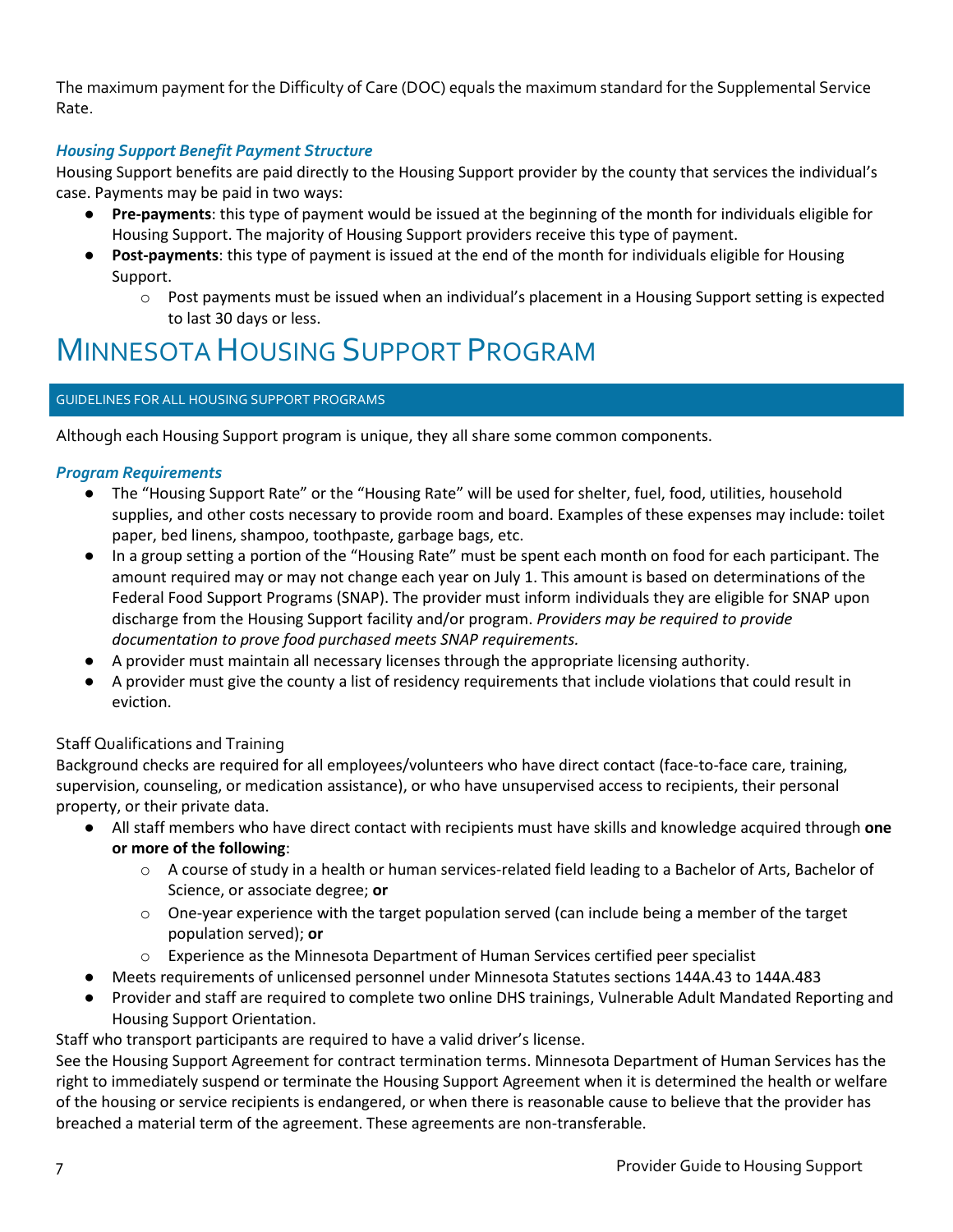DHS has two types of Housing Support agreements. They are group and community.

Group Housing Support agreements require three meals a day be provided and does not allow clients to use SNAP benefits. Agreement holders are required to ensure that Room and Board standards are met.

Room and board provisions include:

- Three nutritional meals a day
- Bed, clothing storage, linen, bedding, and laundry supplies.
- Housekeeping
- Maintenance and operation of the building and grounds.

Supplemental services provision includes:

- General oversight and supervision
- Arranging for medical and social services
- Assistance with transportation
- Other items if required by legislature

Adult Foster Care, Board and Care, Board and Lodge, Customized Living, and Intensive Residential Treatment Services (IRTS) settings all use the group version of the housing agreement.

Community Housing Support agreements require that participants hold their own lease and have the option to prepare their own meals. Clients have access to SNAP benefits. Providers must demonstrate due diligence to ensure that recipients all have the required Room and Board standards (i.e. provide directly or otherwise assure provision of all required items). Long-Term Homeless (LTH) Housing Support settings use the community version of the housing agreement.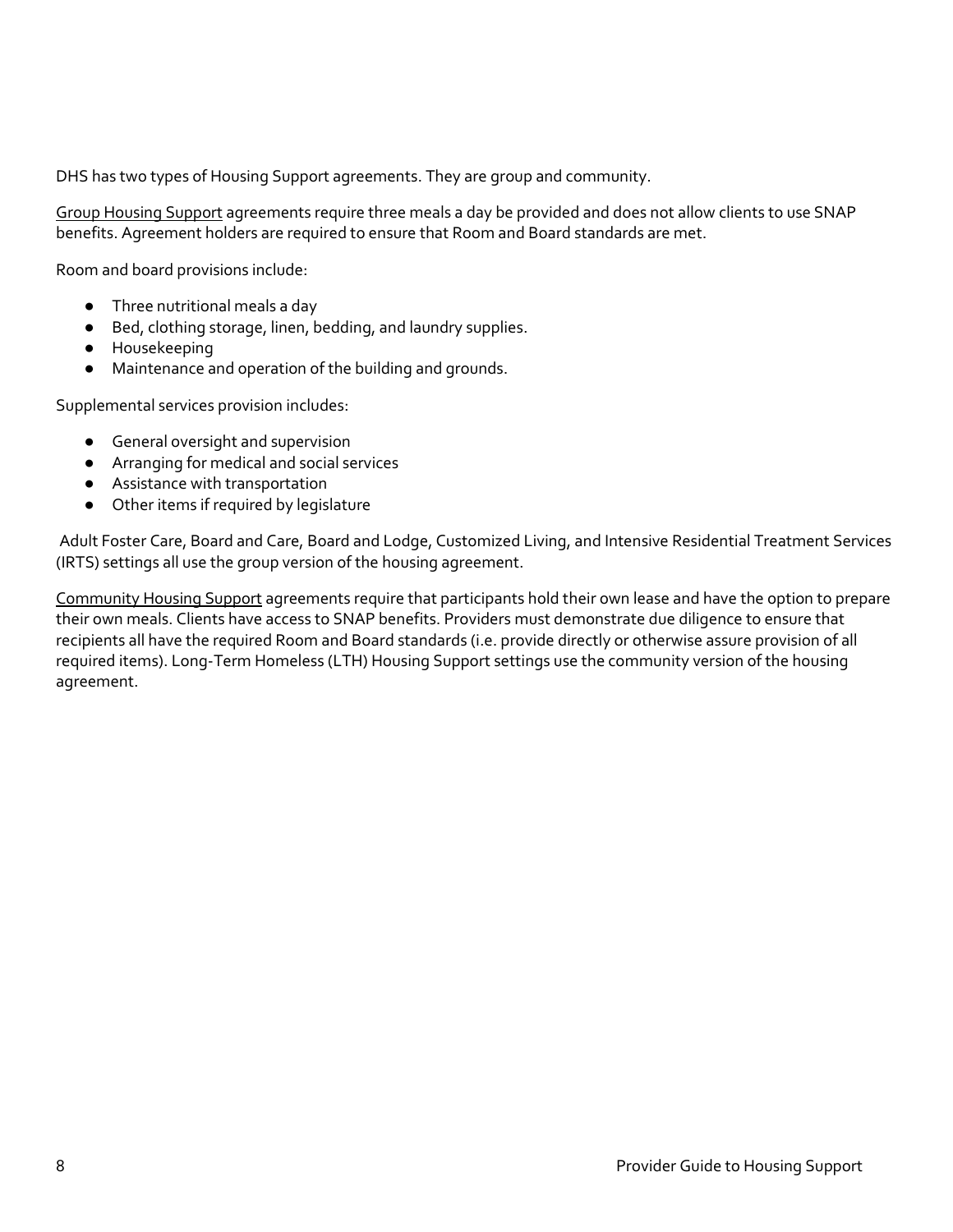### HOUSING SUPPORT SETTINGS

### ADULT FOSTER CARE (CORPORATE AND FAMILY)

Adult Foster Care (AFC) is a type of housing for people with disabilities and seniors who need some daily care. Some caregivers own and live in the homes they provide care in. Others are employees paid to live on site. When the caregiver lives in the home, it is called Family Adult Foster Care.

AFC homes house one to four adults with disabilities and seniors who live together, typically each with their own bedroom. The living room, bathrooms, kitchen, and any other rooms are often shared. Housing Support may pay up to the full cost of room, board, and services, depending on the participant's income, eligibility for an AFC-Difficulty of Care rating or eligibility for MA-Waiver programs. Services provided to individuals may also include the delivery of personal care, household and living skills assistance or training, medication assistance and assistance safeguarding cash resources.

*\*The State of Minnesota has a moratorium on new corporate adult foster care settings and has capped the number of homes allowed. Counties cannot grant licenses for corporate applicants unless those providers plan to serve specific individuals who meet certain criteria. The county has no information about when the state will lift the moratorium.* 

### *Program and Building Eligibility*

Adult foster care homes are licensed by th[e Minnesota Department of Human Services \(DHS\)](http://www.dhs.state.mn.us/main/idcplg?IdcService=GET_DYNAMIC_CONVERSION&RevisionSelectionMethod=LatestReleased&dDocName=id_054407) which delegates the licensing responsibilities to your local county.

### *Participant Eligibility and Application*

Beyond the requirements listed in *Guidelines for all Housing Support Programs*, individuals living in an adult foster care setting must have some type of functional impairment that makes it difficult for them to live alone. MnCHOICES Assessments can help determine if participants would qualify for waiver programs and additional services. For additional information about MnCHOICES assessments, call your local county.

Funding Sources and Expectations

- Group version of Housing Support agreement
- Any county program specific documents
- All rules and expectations of additional licensure held by the provider.

While some residents of adult foster care may be private pay, most residents are on a waiver which pays for their services and support.

Housing Support can cover base rate/room and board. Including:

- Food preparation and service for three nutritional meals a day on site.
- The vendor must be able to verify upon request that at least \$192 per month is spent for the purchase of food for each Housing Support recipient.
- A bed, clothing storage, linen, bedding, laundering, and laundry supplies or service.
- Housekeeping, including lavatory supplies or service.
- Maintenance and operation and grounds, including heat, water, garbage removal, electricity, telephone for the site, cooling, supplies, and parts and tools to repair and maintain equipment and facilities.

#### HOUSING WITH SERVICE ESTABLISHMENTS

Housing with services establishments provide sleeping accommodations to one or more adult residents, and offer one or more regularly scheduled health-related services, *or* two or more regularly scheduled supportive services. Supportive services can be offered or provided directly by the establishment or by another entity arranged for by the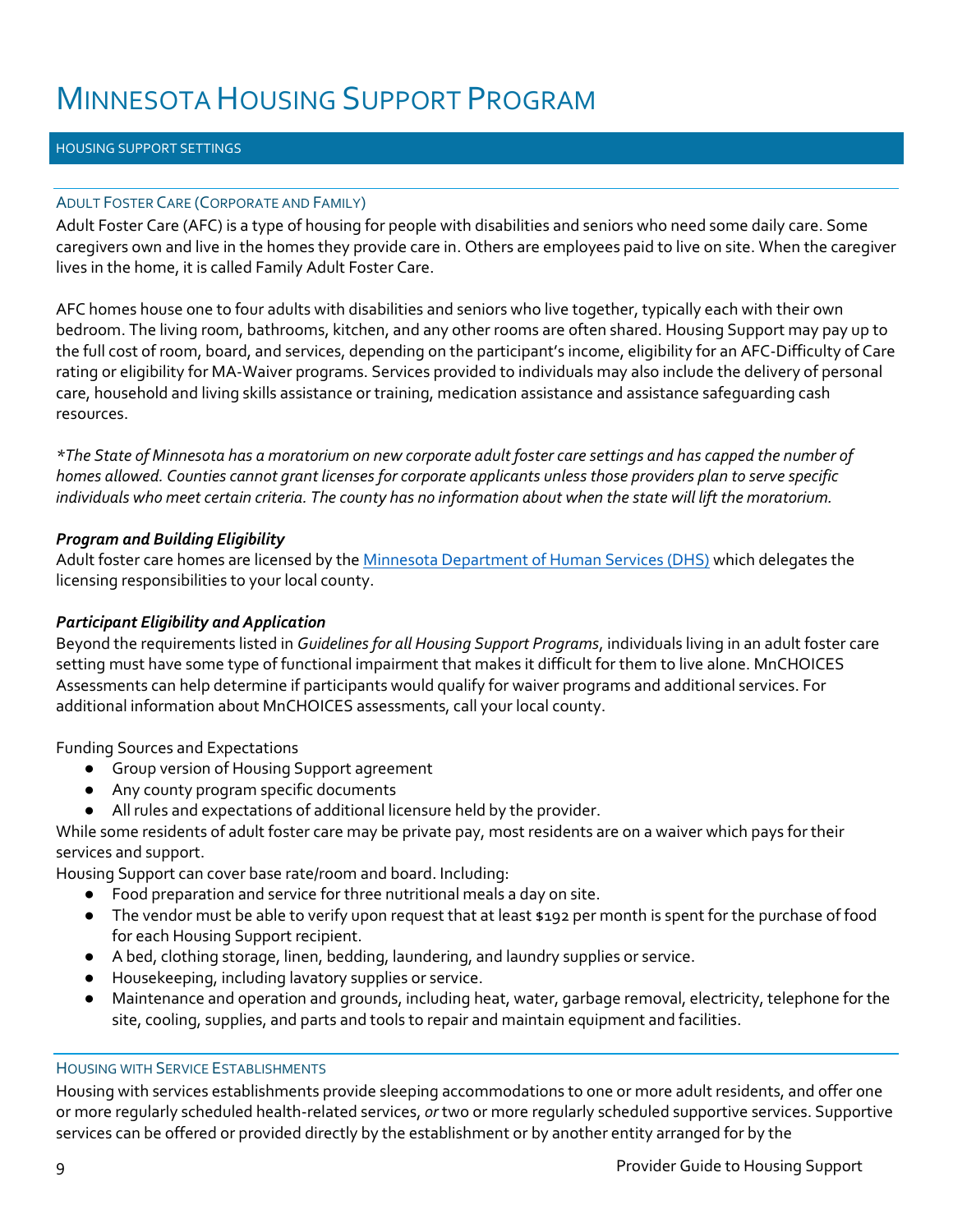establishment. Housing with Services Establishments can function as assisted living, customized living settings, or support participants to live independently in the community. There are updated regulations in this service model that will take effect in 2021. Contact your local county for more information.

These establishments may offer services that help with daily living, such as:

- Cooking
- Cleaning
- Laundry
- Help taking medications
- Personal care assistance services, like help during meals, toileting, bathing, and dressing.

# *Program and Building Eligibility*

Housing with Service establishments must register as Housing with Services through the Minnesota Department of [Health \(MDH\).](https://www.health.state.mn.us/facilities/regulation/blss/index.html) Housing with Services Establishments who provide home care services for a fee must maintain a Comprehensive Home Care license. Establishments are required to obtain a Lodging Establishment License (when the setting includes 5 or more units) and a Food and Beverage Establishment License if staff prepare food for participants.

## *Participant Eligibility and Application*

MnCHOICES Assessments can determine eligibility for 24-hour customized living/assisted living. For additional information about MnCHOICES assessments, call your local county.

Funding Source and Expectations

- Group version of Housing Support agreement
- Any county program specific documents
- All rules and expectations of additional licensure held by the provider.

Housing Support benefits can help pay for room, board, and sometimes services in approved locations.

Housing Support can cover base rate/room and board. Including:

- Food preparation and service for three nutritional meals a day on site.
- The vendor must be able to verify upon request that at least \$192 per month is spent for the purchase of food for each Housing Support recipient.
- A bed, clothing storage, linen, bedding, laundering, and laundry supplies or service.
- Housekeeping, including lavatory supplies or service.
- Maintenance and operation and grounds, including heat, water, garbage removal, electricity, telephone for the site, cooling, supplies, and parts and tools to repair and maintain equipment and facilities.

### BOARD AND LODGE

Board and Lodges are licensed, congregate settings that offer a room (often shared) and three meals a day to eligible adults and, occasionally, families. Board and Lodges can vary in size, with five or more people living together. Some settings are short-term, time-limited. Others may be supportive housing with no specific time limit. Board and Lodges can require participation in skills training or other programming. Others have no service requirements. Each Board and Lodge setting can look very different.

# *Program and Building Eligibility*

Board and Lodges are required to be licensed by the Minnesota [Department of Health \(MDH\)](https://www.health.state.mn.us/communities/environment/food/license/) for a Lodging Establishment License, and/or a Food and Beverage Establishment License when staff prepare food for participants. Board and Lodges with a Service Rate must also have a Special Services Registration with the Minnesota Department of Health (MDH).

# *Participant Eligibility and Application*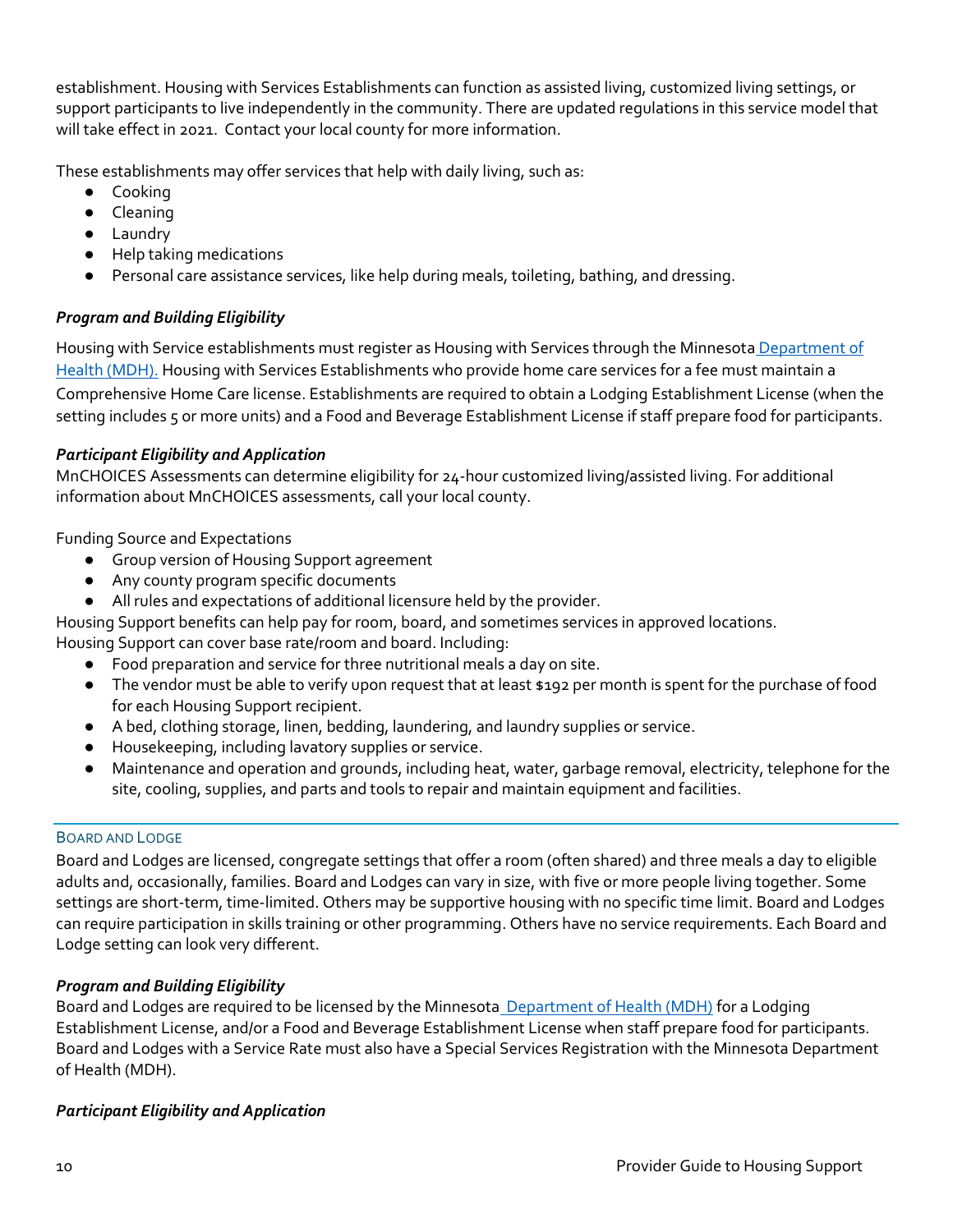Beyond the requirements listed in *Guidelines for all Housing Support Programs*, the target population may be specialized to one disability group (usually persons with a mental illness or substance abuse diagnosis) or gender, or the setting may serve a mix of persons who need and want the level of care provided.

Funding Source and Expectations

- Group version of Housing Support agreement
- Any county program specific documents
- All rules and expectations of additional licensure held by the provider.

Supplemental Service Standards:

- Eligible recipients must have the two of the following needs
	- Tenancy supports to assist with finding their own home, negotiate with landlord, secure furniture and household supplies, understand and maintain tenant responsibilities, conflict negotiation, budget and financial education.
	- Supportive services to assist with basic living and social skills, household management, monitoring overall well-being, and problem solving.
	- Employment supports to assist with maintaining or increase employment, increase earnings, understand and utilize appropriate benefits and services, improve physical or mental health, move toward self-sufficiency and achieve personal goals.
	- Health supervision services to assist with preparation an administration of medications other than injectable, the provision of therapeutic diets, take vital signs, and aid in dressing, grooming, bathing or with walking devices.
- Any provider receiving a supplemental service rate must maintain case notes with dates and descriptions that relate to the PSN.

Housing Support will cover base rate/room and board. Including:

- Food preparation and service for three nutritional meals a day on site.
- The vendor must be able to verify upon request that at least \$192 per month is spent for the purchase of food for each Housing Support recipient.
- A bed, clothing storage, linen, bedding, laundering, and laundry supplies or service.
- Housekeeping, including lavatory supplies or service.
- Maintenance and operation and grounds, including heat, water, garbage removal, electricity, telephone for the site, cooling, supplies, and parts and tools to repair and maintain equipment and facilities.

# LONG TERM HOMELESS (LTH) PROGRAMS

The purpose of the Housing Support Long Term Homeless Program is to house individuals who have a disabling condition and have experienced long periods of homelessness through tenant-based supportive housing opportunities in integrated housing. Tenant-based rent subsidies and housing support services follow individuals over time and across housing choices, providing maximum financial and emotional continuity. This approach minimizes the demands on individuals of forming new relationships with different service providers if the individual graduates or fails at a specific or site-based program.

*Using Housing Support to provide housing to individuals who have experienced long term homelessness is consistent with Olmstead v. LC, 119 S. Ct. 2176 (1999), which requires maximizing integration*. The intent is to assist individuals to successfully access rental market housing and to maintain stable housing with the assistance of effective services that meet their needs and preferences. Some people will need intensive, highly professionalized services while others will want a more supportive approach; many will have needs and preferences that change significantly over time.

# *Funding Source and Expectations*

- Community version of Housing Support agreement
- Any county program specific documents
- All rules and expectations of additional licensure held by the provider.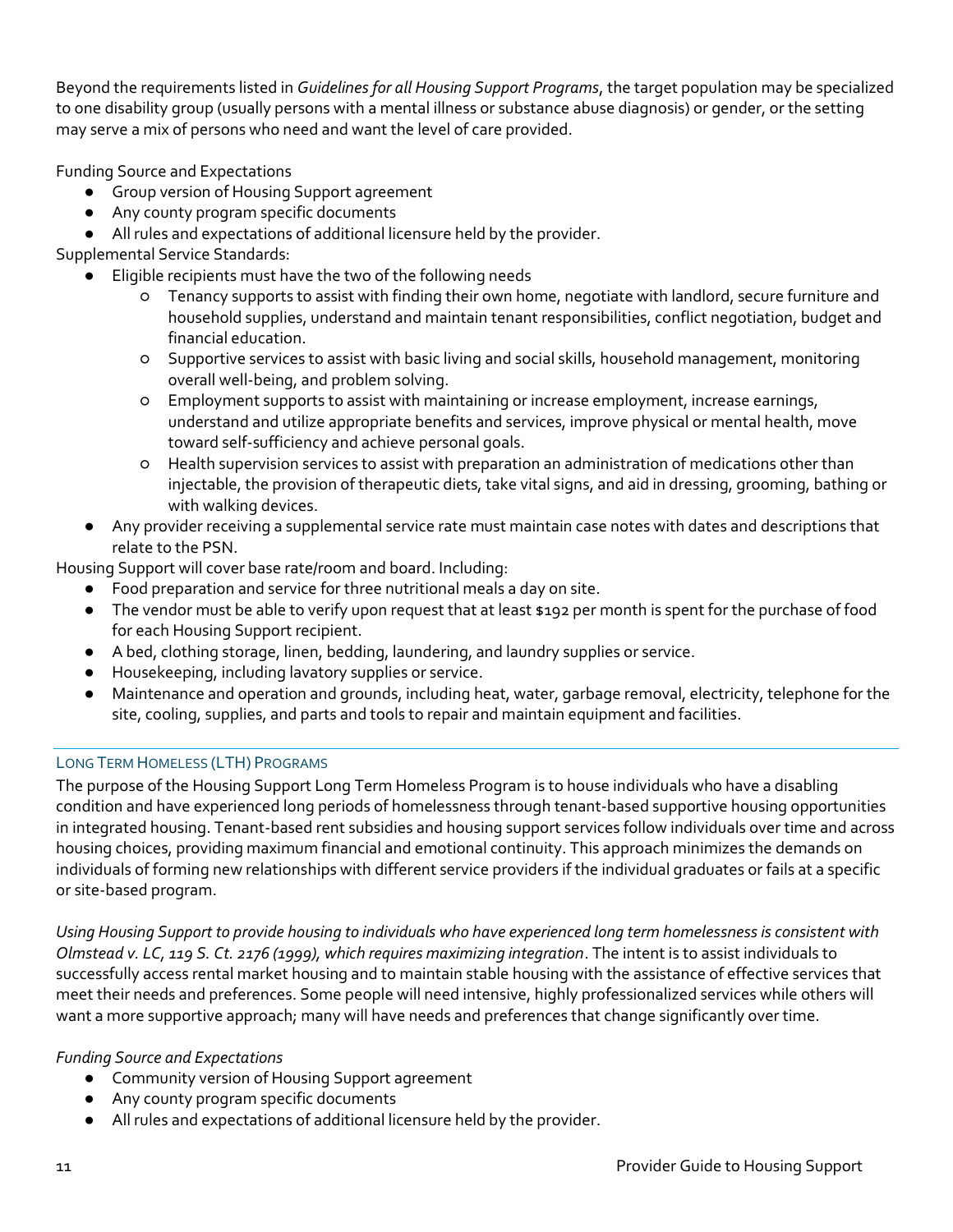## *Program and Building Eligibility*

- Providers need a Housing Support Agreement with the county specific to the Long-Term Homeless Program.
- Housing Program must participate in the Homeless Management Information System (HMIS) and regional Coordinated Entry process.
- Housing where a person receives Housing Support for supportive housing must pass a habitability inspection (Habitability Inspection Form) to be completed by the provider.
- The Housing Support participant must sign a lease agreement with a landlord that outlines the responsibilities of the tenant and the responsibilities of the landlord.
- Housing Support will cover base rate/room and board. Including:
	- A bed, clothing storage, linen, bedding, laundering, and laundry supplies.
	- Housekeeping, including lavatory supplies or service.
	- Maintenance and operation and grounds, including heat, water, garbage removal, electricity, telephone for the site, cooling, supplies, and parts and tools to repair and maintain equipment and facilities.
- Supplemental Service Standards:
	- Eligible recipients must have the two of the following needs
		- Tenancy supports to assist with finding their own home, negotiate with landlord, secure furniture and household supplies, understand and maintain tenant responsibilities, conflict negotiation, budget and financial education.
		- Supportive services to assist with basic living and social skills, household management, monitoring overall well-being, and problem solving.
		- Employment supports to assist with maintaining or increase employment, increase earnings, understand and utilize appropriate benefits and services, improve physical or mental health, move toward self-sufficiency and achieve personal goals.
		- Health supervision services to assist with preparation an administration of medications other than injectable, the provision of therapeutic diets, take vital signs, and help in dressing, grooming, bathing or with walking devices.
		- All vendors providing supplemental services must maintain case notes with date and description of services provided to individual recipients.
- Housing Program needs a **Housing Plan** with each tenant that addresses the following service requirements:
	- Help with finding and applying for permanent, affordable housing
	- Advocating for tenant during landlord negotiation
	- Help tenants understand terms of lease
	- Be available if problems arise with landlord, neighbors, etc.
	- Help ensuring community integration

# *Individual Eligibility*

Beyond the requirements listed in guidelines for all Housing Support Programs, the individual must:

- Meet MN Housing's LTH definition: continuously homeless (lacking a fixed, adequate nighttime residence) for the last year or 4 times in the last 3 years. Any period of institutionalization or incarceration are excluded when determining the length of time, the household has been homeless.
- Provide verification of Coordinated Entry Assessment.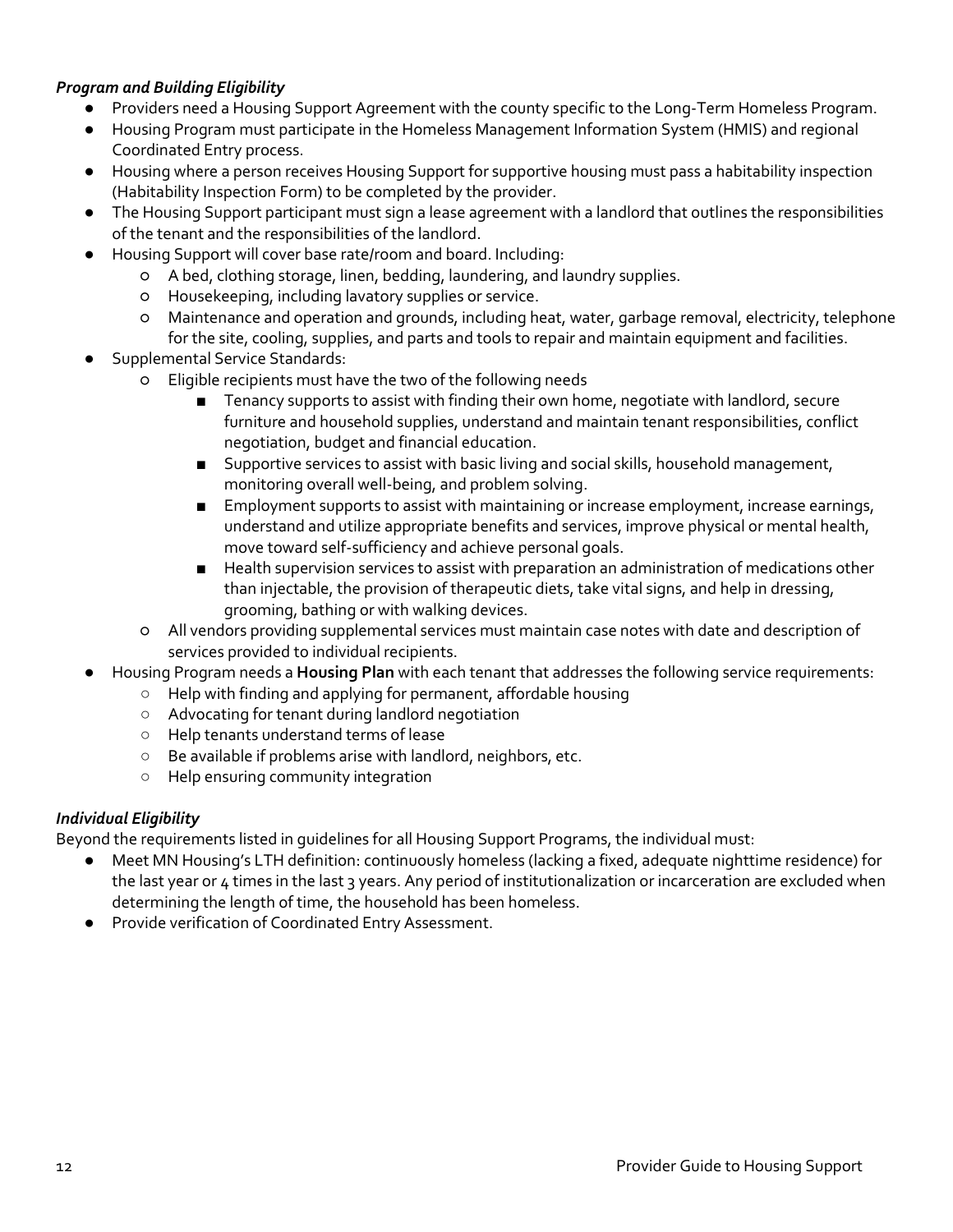### ESTABLISHING A NEW HOUSING SUPPORT AGREEMENT

All programs wanting to access Housing Support funds are required to complete a Housing Support application.

### ADULT FOSTER CARE AND HOUSING WITH SERVICES ESTABLISHMENTS

Providers interested in establishing a new AFC or Housing with Services Establishments will be required to complete several steps prior to being eligible to receive Housing Support funds.

- Licensed with the Minnesota Department of Health as a Housing with Services Establishment and/or Comprehensive Health Care.
- Licensed with the Department of Human Services (DHS) as an Adult Foster Care through your local county.
- Complete provider enrollment through DHS.
- Mandatory background checks for all staff/volunteers who have direct contact with Housing Support participants.
- Knowledge and experience with the target population.
- Completion of two online DHS trainings: Vulnerable Adult Mandated Reporting and Housing Support Orientation.
- Requirement for all staff to have a valid driver's license if transporting participants.
- Complete a Housing Support application through your local county. Attach the following documentation to a completed Housing Support application:
	- o Current copy(s) of Minnesota Department of Health Housing with Services and/or Comprehensive Health Care licenses
	- o Current copy of Minnesota Department of Human Services Adult Foster Care License
	- o List of residency requirements that could result in eviction
	- o Tenant lease (required for Housing with Services Establishments)
	- o Tenant admission/screening process
	- o Tenant discharge plan

Existing Adult Foster Care wanting to establish a new setting will be required to follow the steps as outlined above. Your local county may require existing provider to report outcomes of existing programs along with the Housing Support application.

### *Funding Sources and Expectations*

- Group version of Housing Support agreement
- Any county program specific documents
- All rules and expectations of additional licensure held by the provider.

While some residents of adult foster care may be private pay, most residents are on a waiver which pays for their services and support. Housing Support can cover base rate/room and board. Including:

- Food preparation and service for three nutritional meals a day on site.
- The vendor must be able to verify upon request that at least \$192 per month is spent for the purchase of food for each Housing Support recipient.
- A bed, clothing storage, linen, bedding, laundering, and laundry supplies or service.
- Housekeeping, including lavatory supplies or service.
- Maintenance and operation and grounds, including heat, water, garbage removal, electricity, telephone for the site, cooling, supplies, and parts and tools to repair and maintain equipment and facilities.

*\*There is a moratorium on establishing new Corporate Adult Foster Care beds in the state of Minnesota.*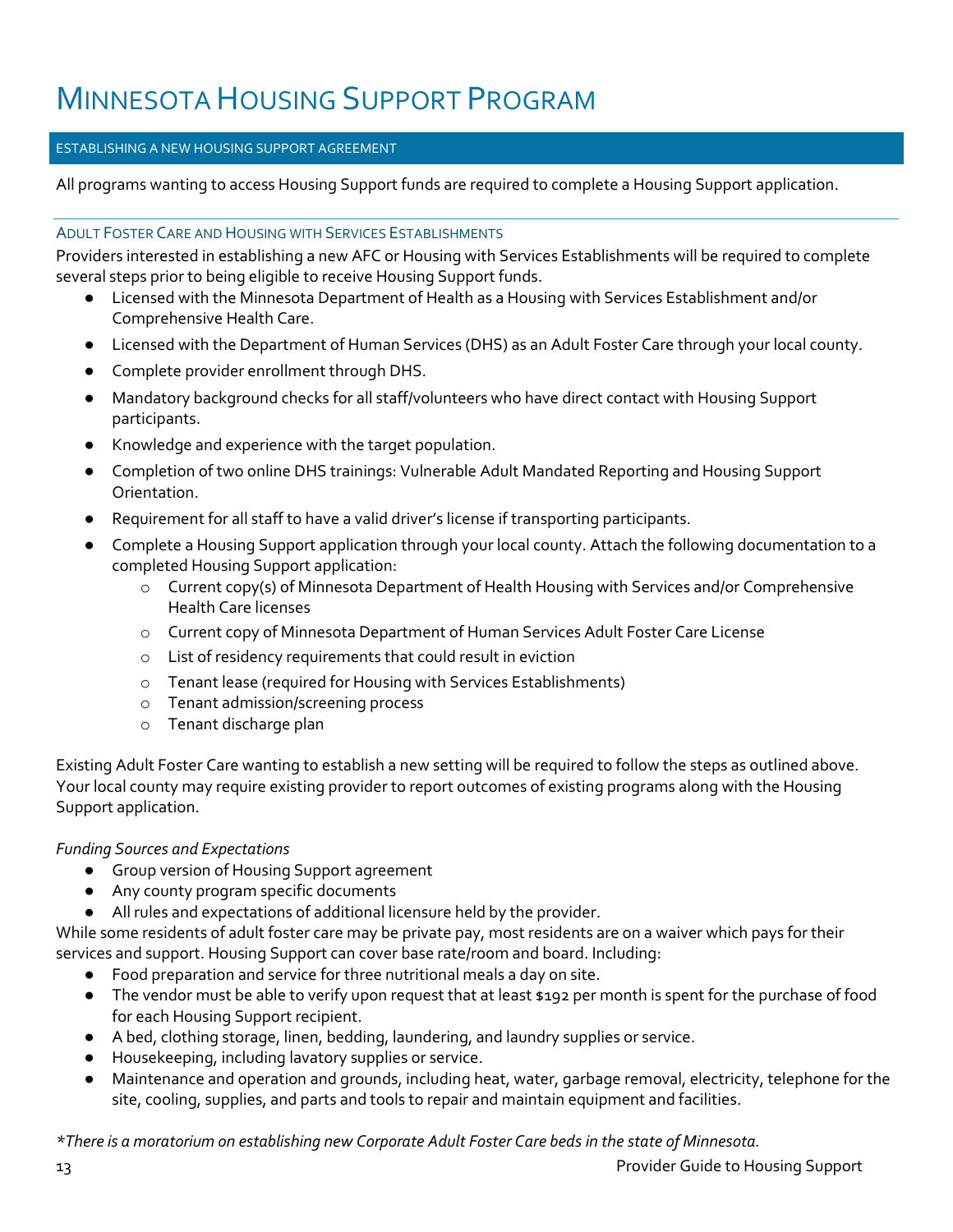#### BOARD AND LODGE SETTINGS

Providers interested in establishing a new board and lodge setting will be required to complete several steps prior to being eligible to receive Housing Support funds.

- A location will need to be identified. The provider will need to receive approval to use the residence as a board and lodging facility from the local city council and zoning commission. The county will require proof of this approval.
- The setting will need to be licensed by the Minnesota Department of Health.
- Minnesota Department of Health Special Services Registration for Board and Lodges with a Service Rate if receiving a service rate.
- **Employee requirements:** 
	- o Mandatory background checks for all staff/volunteers who have direct contact with Housing Support participants.
	- o Knowledge and experience the with target population.
	- o Completion of two online DHS trainings: Vulnerable Adult Mandated Reporting and Housing Support Orientation.
	- o Requirement for all staff to have a valid driver's license if transporting participants.
- Complete a Housing Support application through your local county.
- Attach the following documentation to a completed Housing Support application:
	- o Current Minnesota Department of Health Board and Lodge licenses
	- o Board and Lodges with a Service Rate must attach current Minnesota Department of Health Special Services Registration
	- o Lease or house rules that could result in eviction
	- o Participant admission/screening process
	- o Participant discharge plan if applicable

Existing Board and Lodge providers wanting to establish a new setting will be required to follow the steps as outlined above. The county may require existing provider to report outcomes of existing programs along with the Housing Support application.

### LONG TERM HOMELESS PROGRAMS

Providers interested in creating a new Housing Support Long Term Homeless (LTH) program will be required to complete several steps prior to being considered for a Housing Support Agreement.

- The provider must participate and receive referrals from regional Coordinated Entry.
- The provider must be a current Homeless Management and Information System (HMIS) user.
- The provider must have demonstrated knowledge of homeless outreach, housing navigation, and tenant education/advocacy.
- Mandatory background checks for all staff/volunteers who have direct contact with recipients.
- Completion of two online DHS trainings: Vulnerable Adult Mandated Reporting and Housing Support Orientation.
- Requirement for all staff to have a valid driver's license if transporting participants.
- A Housing Support Vendor Profile form submitted to the County for each authorized site/facility
- Required tenant documents will include:
	- o Verification of LTH status form
		- o Personal Statement of Need form
		- o Coordinated Entry Assessment receipt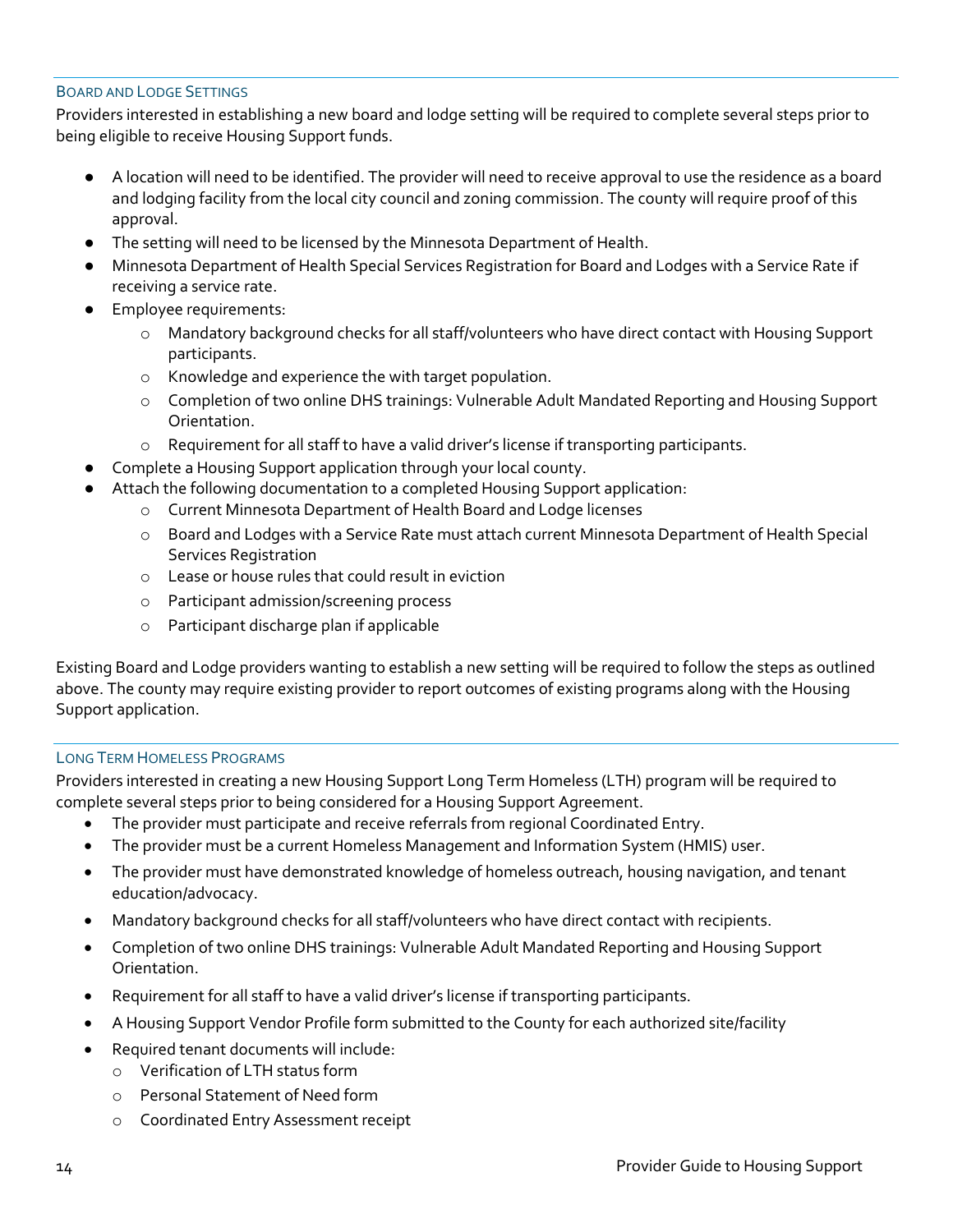- o There are limited exceptions, contact your local county for more information.
- o Habitability Inspection form
- o Housing plan example
- o A list of reasons why participants would be discharged from your Housing Support LTH program

### RENEWING HOUSING SUPPORT AGREEMENTS

Housing Support Agreements are renewed annually before July 1 when the rate changes occur. Your local county will send an updated Housing Support agreement and Vendor Profile form to providers prior to the rate change. The county staff will verify that the Housing Support provider is still in compliance with all the terms of the Housing Support Agreement prior to an updated agreement being sent.

### ADULT FOSTER CARE, HOUSING WITH SERVICES ESTABLISHMENTS, AND BOARD AND LODGE SETTINGS

- Provider must submit all current licenses and registrations.
	- $\circ$  There are updated regulations around licensing and habitability inspections for Housing with Services that will take effect in 2021. Contact your local county for more information.
- Provider will submit a list of residency requirements that could result in eviction (including appeal process).
- Mandatory background checks for all staff/volunteers who have direct contact with recipients.
- Completion of two online DHS trainings: Vulnerable Adult Mandated Reporting and Housing Support Orientation.
- All staff to have a valid driver's license if transporting participants.
- If county staff have been alerted to concerns about a provider during the year, the provider will be contacted, and a plan will be put in place for the provider to get back in compliance with the Housing Support Agreement.
- The county may require existing providers to report updates and outcomes from existing programs.
- A Housing Support Agreement is sent to the provider after verification of submitted materials
- Housing Support Agreement must be signed by provider and returned to the county.

### LONG TERM HOMELESS PROGRAMS

- Housing Support LTH providers will be required to have a file on each participant. County staff may audit files to verify required documentation.
	- o Verification of LTH status
	- o Coordinated Entry Assessment receipt
		- $\circ$  There may be limited exceptions, contact your local county for more information.
	- o Habitability Inspection form
	- o Items signed by tenant
		- o Lease
		- o Housing plan
		- o A list of reasons why tenant would be discharged from the LTH program
- Mandatory background checks for all staff/volunteers who have direct contact with Housing Support participants.
- Completion of two online DHS trainings: Vulnerable Adult Mandated Reporting and Housing Support Orientation.
- All staff to have a valid driver's license if transporting recipients.
- A meeting may be scheduled with the provider to review any changes in programming and review outcomes from the year.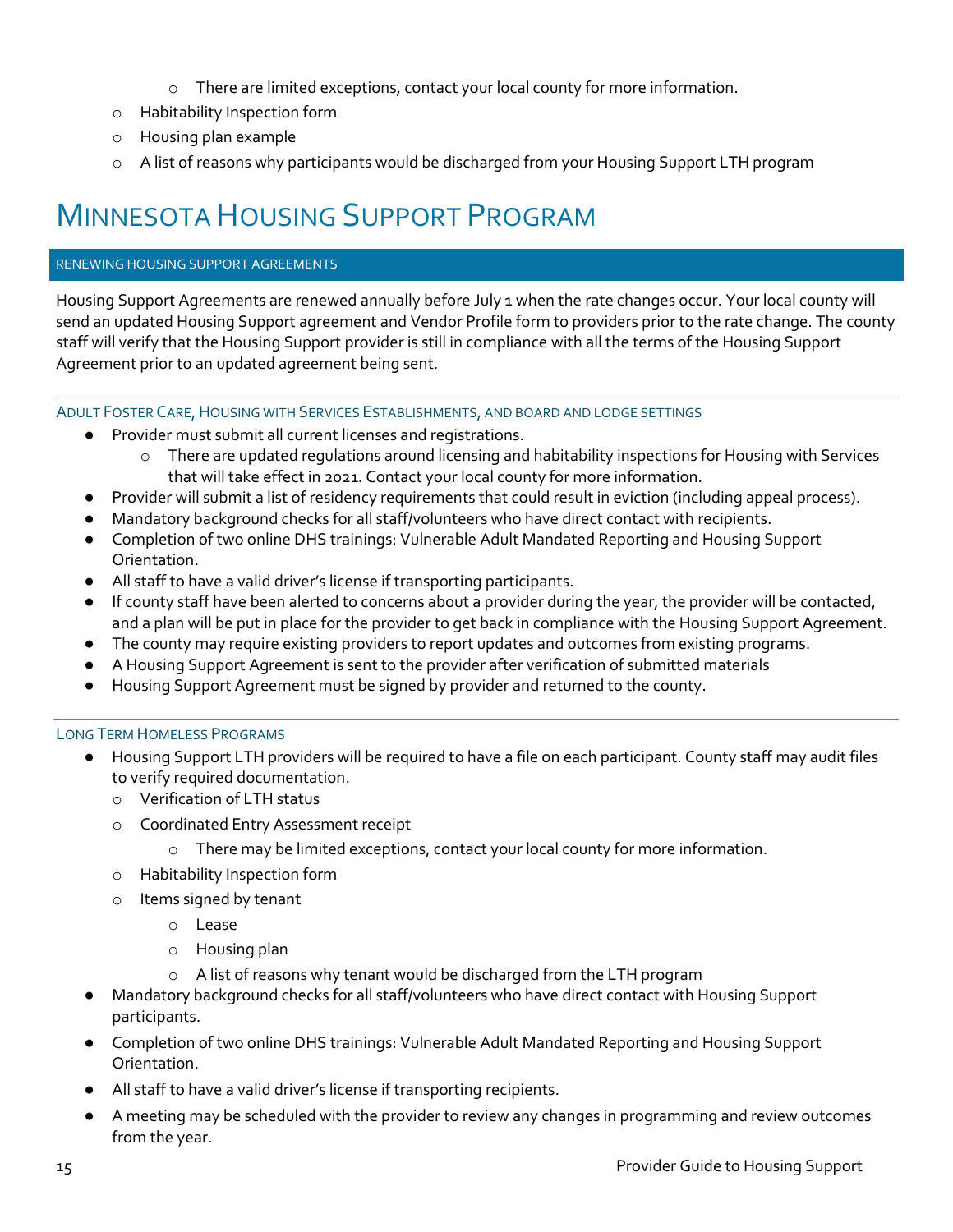● If concerns have been identified throughout the year or the annual review process, a plan may be put in place for the provider to get back in compliance with the Housing Support Agreement.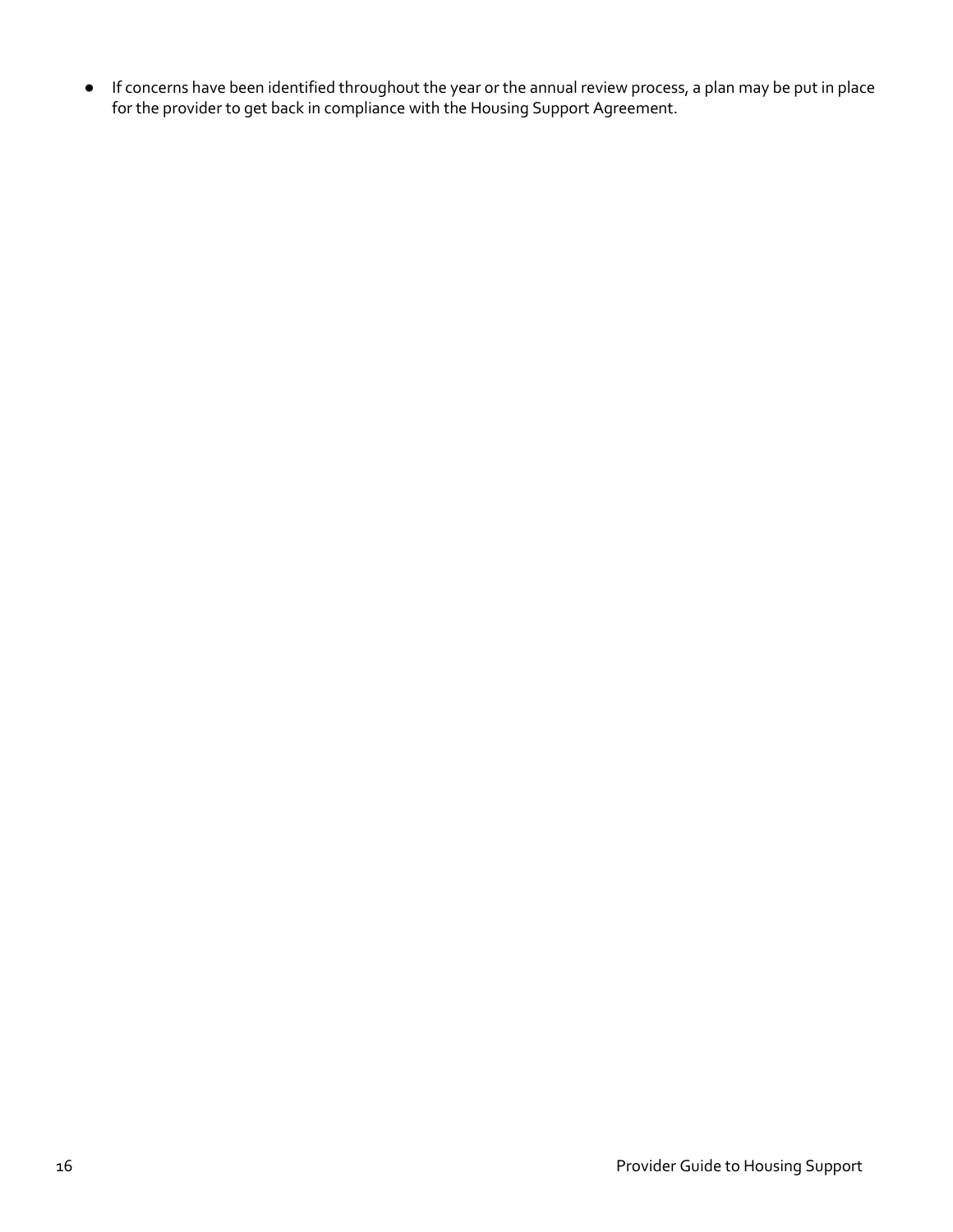### TENANCY AND LANDLORD RIGHTS

All units or dwellings must have a lease, or similar legally enforceable agreement, which includes the same responsibilities and protections from eviction as all tenants under landlord tenant law of state, county, city or other designated entity. *If tenant laws do not apply*, the written agreement (house rules/intake paperwork) must address eviction processes and appeals comparable to those provided under the jurisdiction's landlord tenant law. The vendor must submit a list of residency requirements that could result in eviction prior to approval of the Housing Support agreement.

For more information about Landlord/Tenant rights, visit th[e MN Attorney General Website.](https://www.ag.state.mn.us/Consumer/Handbooks/LT/default.asp) Tenant housing advocacy services are also available for both tenants and landlords: [Home Line.](https://homelinemn.org/)

Approved Housing Support settings may not be the preferred living situation for many seniors and individuals with disabilities. Housing Support participants should be offered several **housing options** and similar services if they choose to live in their own homes or apartments[. Housing Link](https://www.housinglink.org/) can help Housing Support participants find affordable housing and offers landlords the opportunity to list their own rental properties.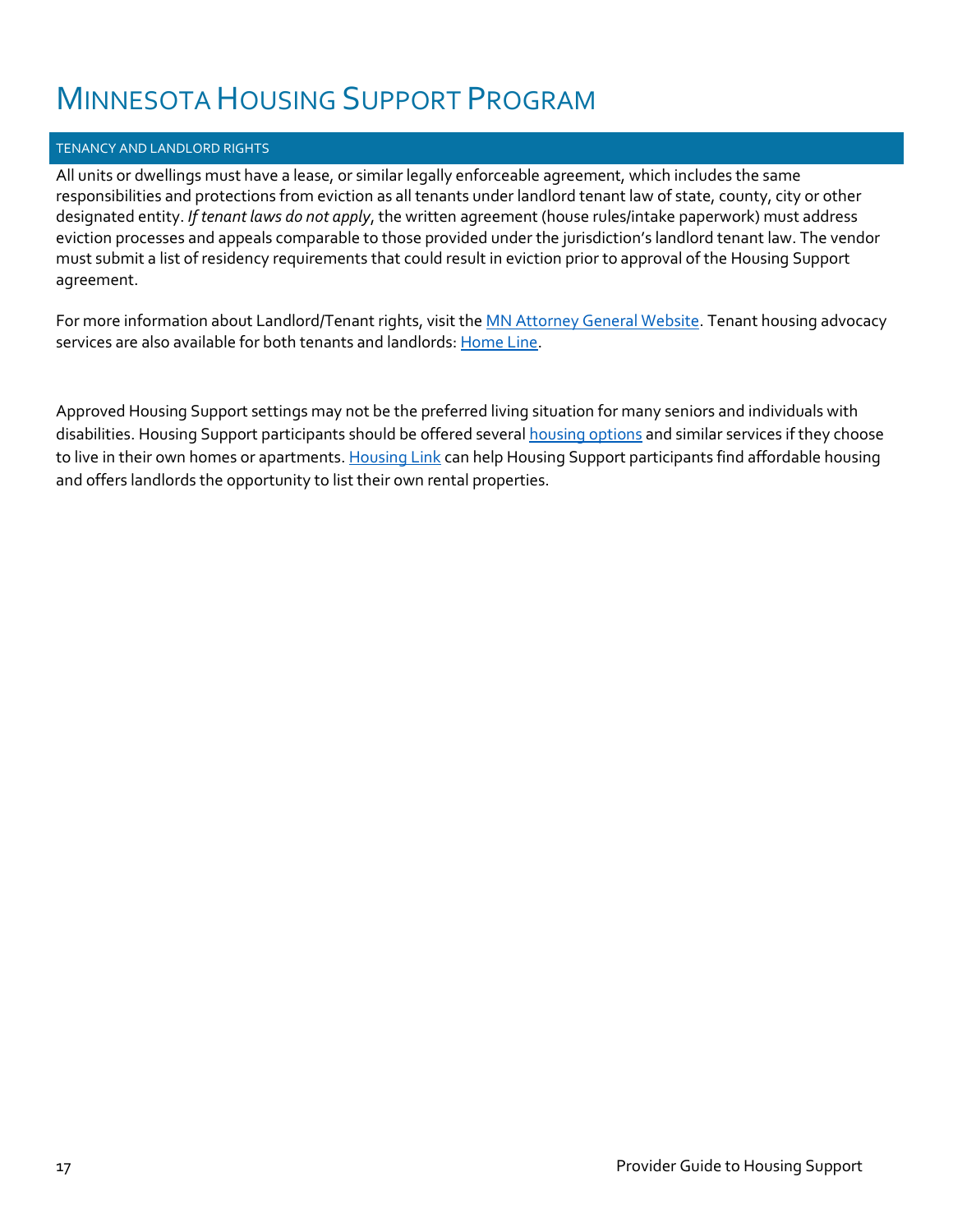### FREQUENTLY ASKED QUESTIONS

### **1. What are allowable costs for "housing expenses"?**

**Answer:** Rent, utilities including phone, furniture and bus. For Board and Lodges, this includes operating costs of a building such as: taxes, insurance, maintenance, building service contracts such as snow removal and yard maintenance, debt service, fuel, food, utilities, household supplies, and other expenses necessary to provide room and board. Services to the tenant are not considered housing costs. Allowable Expenses can be found on the DHS-7127-ENG 6-15 State form.

### **2. The new Housing Support statute says licensed and registered settings must ensure that participants have, "food preparation and service for three nutritional meals a day on site." What does that mean?**

**Answer:** Housing Support providers need to ensure that the three meals a day are nutritious. They can do this in three ways: prepare and serve three nutritious meals daily to each resident or provide residents with raw food and supervise meal preparation and service three times daily, or otherwise ensure the provision of three nutritious meals daily. For guidance on standards for a "nutritious meal", providers can consult with public health officials. DHS can also help connect providers with SNAP outreach resources if needed.

### **3. Are Housing Support providers required to provide special diets such as gluten free, lactose free, or supplemental diets (Boost/Ensure)?**

**Answer:** Housing Support does not require providers to accommodate special diets. Providers should check with their licensing authority for additional requirements.

## **4. The new Housing Support statute says licensed and registered settings must ensure that participants have,**

**"...cooling, supplies, and parts and tools to repair and maintain equipment and facilities." What does that mean? Answer:** Housing Support providers need to ensure that the settings where Housing Support recipients live have the materials and resources required to provide for residents' health and well-being. For example, air conditioning is not required if fans or other methods provide for the residents' health and well-being. Providers should use their best judgment to ensure that the minimum standards are met in your particular setting. Providers should check with their licensure for more specific guidance on compliance with physical plant issues.

### **5. Are phone and internet required provisions of room and board?**

**Answer:** Licensed and registered providers must ensure there is at least one telephone per site is available to residents. Internet service is not required.

### **6. What are the changes for housing with services – independent (HWS-I) and habitability inspections?**

**Answer:** Effective 7/1/19, HWS-I providers will be allowed to use a Habitability Inspection for each unit to document that the setting is authorized for Housing Support. Providers will no longer need to register buildings with MDH as part of the HWS-I program. Every unit will need a habitability inspection, not just the building. This will include existing units that have a current HWS registration, as those registrations expire 7/31/19. The form can be found here: [https://edocs.dhs.state.mn.us/lfserver/Public/DHS-7123-ENG.](https://edocs.dhs.state.mn.us/lfserver/Public/DHS-7123-ENG) If you believe there is a benefit to your organization continuing to operate under an HWS registration after 7/1/19, please contact your local county to discuss. Anybody who is newly housed in a unit before 7/1/19 will still need a Housing With Services Registration for their building. You can submit documentation of HWS registration when requesting vendor numbers. Guidance will be forthcoming on how/when we will be verifying Habitability Inspections; with HWS registration gone, there will need to be verification. Providers will not need to renew their HWS registrations after July 1, 2019 provided that they have habitability inspections in place.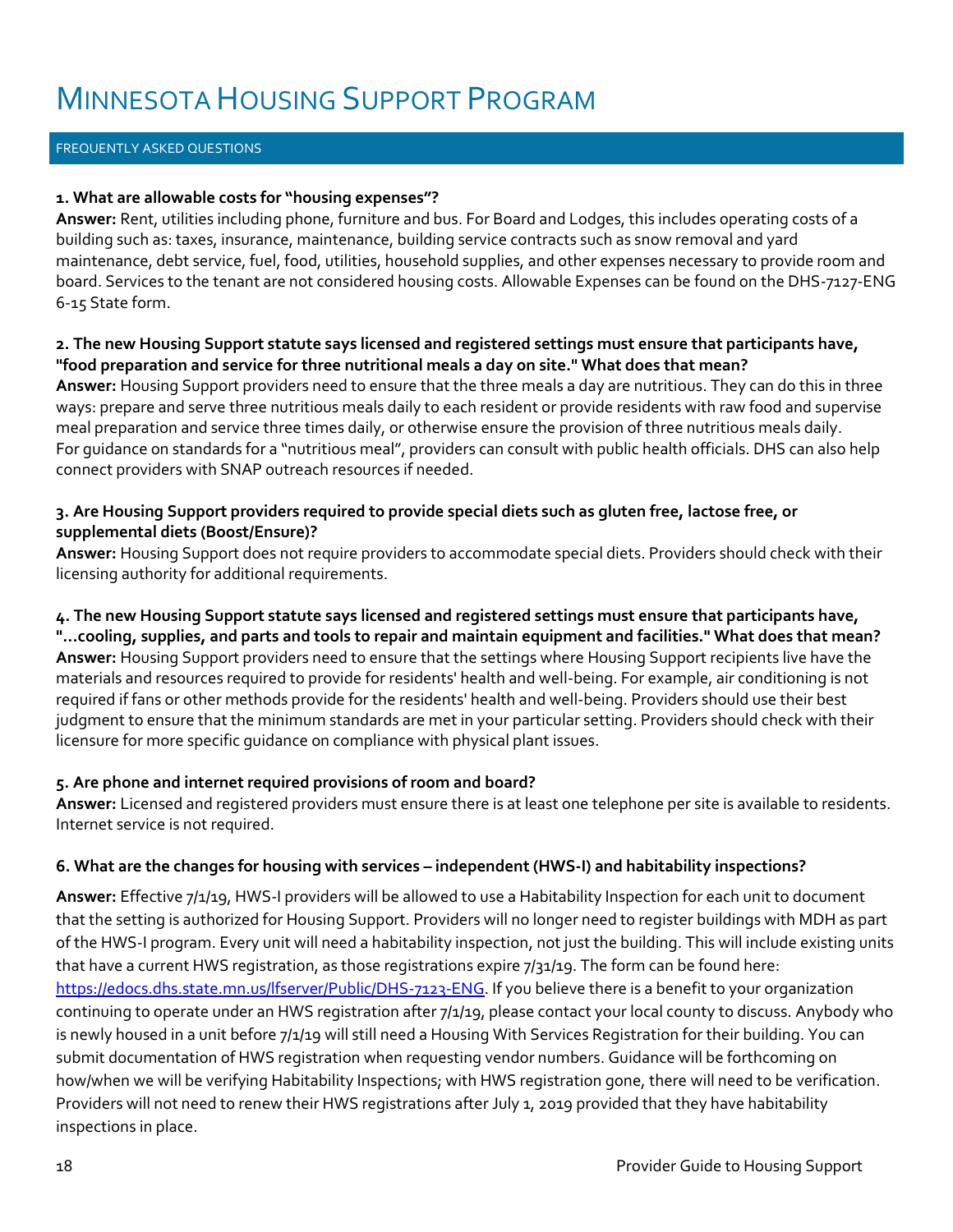### **7. What are the disabilities that qualify an individual?**

**Answer:** Any physical, mental or chemical disability that prevents a person from obtaining self-supporting employment.

### **8. What are the new Housing Support changes for individual budgeting and reporting**?

**Answer:** People who receive Housing Support and work will have a Housing Support benefit based on an estimate of income for the next 6 months. If income changes, contact Financial Assistance so they can determine benefit allocation.

**9. How will we be notified when they change Housing Support policy? Answer:** DHS may release a bulletin on the DHS's Housing Support page. DHS is also working to establish a forum for sharing information and updates with all vendors and providers across the state. You can contact your local county and they will work with you to answer questions.

Please note that that this document is not legal advice and should not be construed as such. It is intended to be an informational guide. Additionally, this document is updated periodically, any changes to Minnesota statute or from DHS supersede that which is referenced in this document.

**10. I am a residential treatment facility. How does Housing Support help when individuals transition back to the community?** Transitioning from residential treatment facilities is a basis of eligibility effective July 1, 2020. The intent is to reduce the number of people who leave residential treatment into homelessness. This benefit provides up to three months of Housing Support. This basis does not require income or asset verification, or an interview unless needed to confirm information. During the three months the Housing Support vendor will work with the individual to gather documentation to maintain Housing Support or assist in transiting to a different setting.